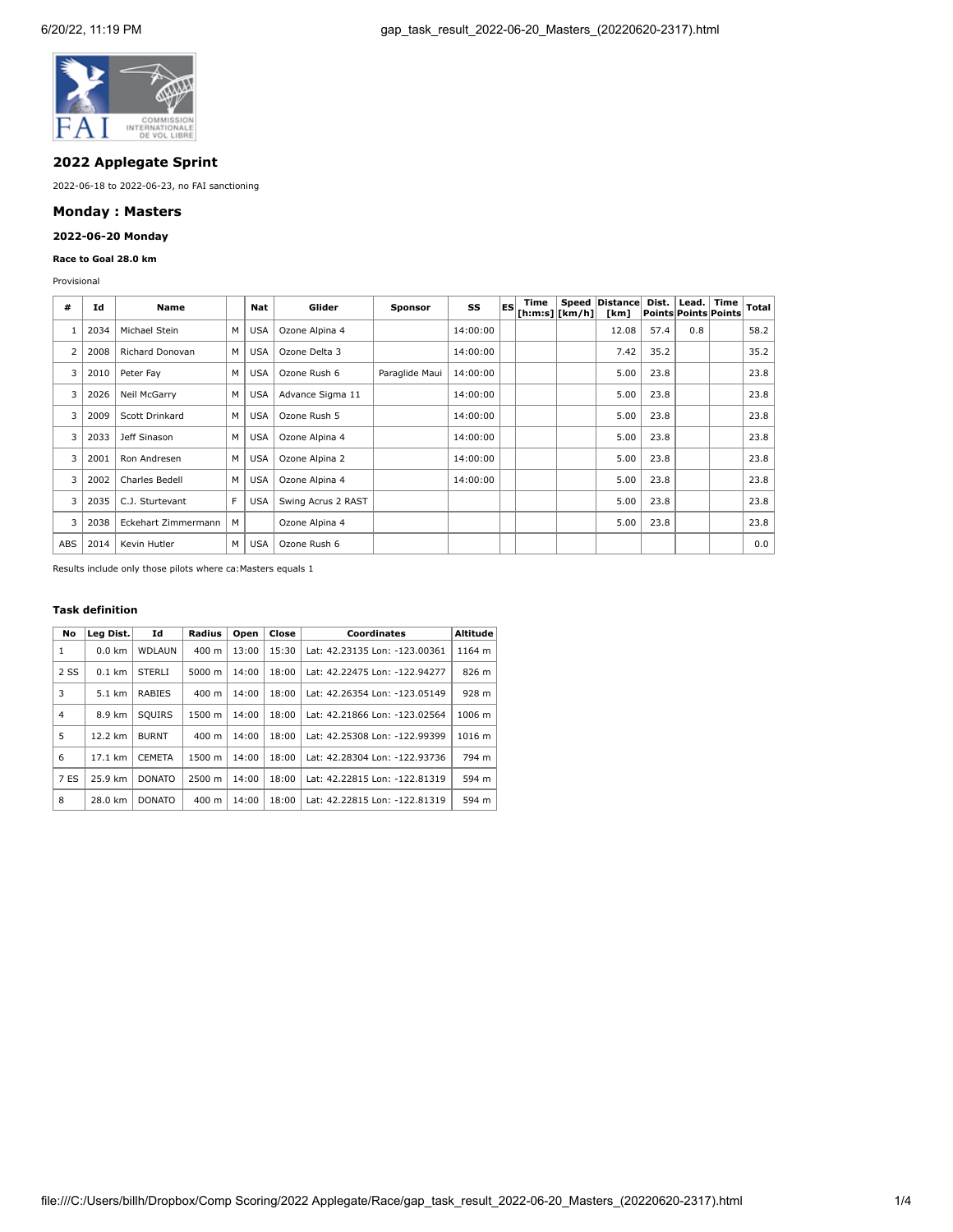### **Pilots not yet processed (NYP)**

| Td   | Name                |
|------|---------------------|
| 2003 | chris brown         |
| 2007 | Michael Cook        |
| 2018 | Robert Janzen       |
| 2023 | Wade Lippincott     |
| 2030 | Wilson Nolan        |
| 2037 | Alex Tenenbaum      |
| 2039 | Christopher Budicin |
|      |                     |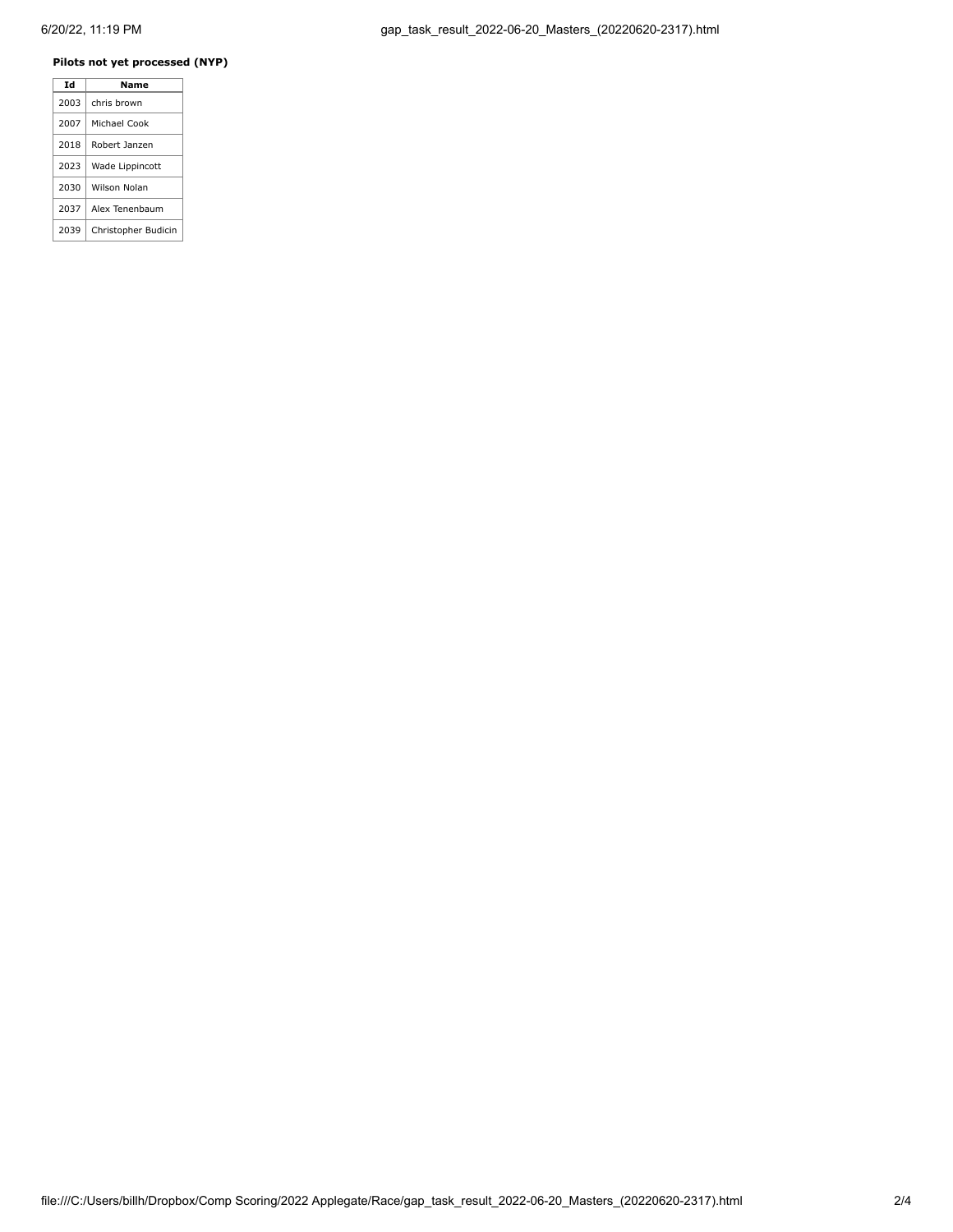### **Task statistics**

| param                           | value                     |
|---------------------------------|---------------------------|
| ss distance                     | 25.762                    |
| task_distance                   | 27.95                     |
| launch_to_ess_distance          | 25.85                     |
| no_of_pilots_present            | 29                        |
| no_of_pilots_flying             | 29                        |
| no_of_pilots_lo                 | 29                        |
| no_of_pilots_reaching_nom_dist  | 0                         |
| no_of_pilots_reaching_es        | 0                         |
| no_of_pilots_reaching_goal      | 0                         |
| sum_flown_distance              | 159.537                   |
| best_dist                       | 19.173                    |
| best_time                       | 0                         |
| worst_time                      | 0                         |
| qnh_setting                     | 1013.25                   |
| no_of_pilots_in_competition     | 37                        |
| no_of_pilots_landed_before_stop | 0                         |
| sum_dist_over_min               | 76.789                    |
| sum_real_dist_over_min          | 76.789                    |
| sum_flown_distances             | 159.537                   |
| best_real_dist                  | 19.173                    |
| last_start_time                 | 2022-06-20T14:00:00-07:00 |
| max_time_to_get_time_points     | 0                         |
| goalratio                       | 0                         |
| arrival_weight                  | 0                         |
| departure_weight                | 0                         |
| leading_weight                  | 0.162                     |
| time_weight                     | 0                         |
| distance_weight                 | 0.838                     |
| smallest_leading_coefficient    | 1.771                     |
| available_points_distance       | 91.0936                   |
| available_points_time           | 0                         |
| available_points_departure      | 0                         |
| available_points_leading        | 17.61                     |
| available_points_arrival        | 0                         |
| time_validity                   | 0.7697                    |
| launch_validity                 | 1                         |
| distance_validity               | 0.1412                    |
| stop_validity                   | 1                         |
| day_quality                     | 0.1087                    |
| ftv_day_validity                | 0.1068                    |
| time_points_stop_correction     | 0                         |

### **Scoring formula settings**

| param                | value   |
|----------------------|---------|
| id                   | GAP2021 |
| min dist             | 5       |
| nom dist             | 35      |
| nom time             | 1.25    |
| nom launch           | 0.96    |
| nom goal             | 0.25    |
| day quality override | O       |
| bonus_gr             | 4       |